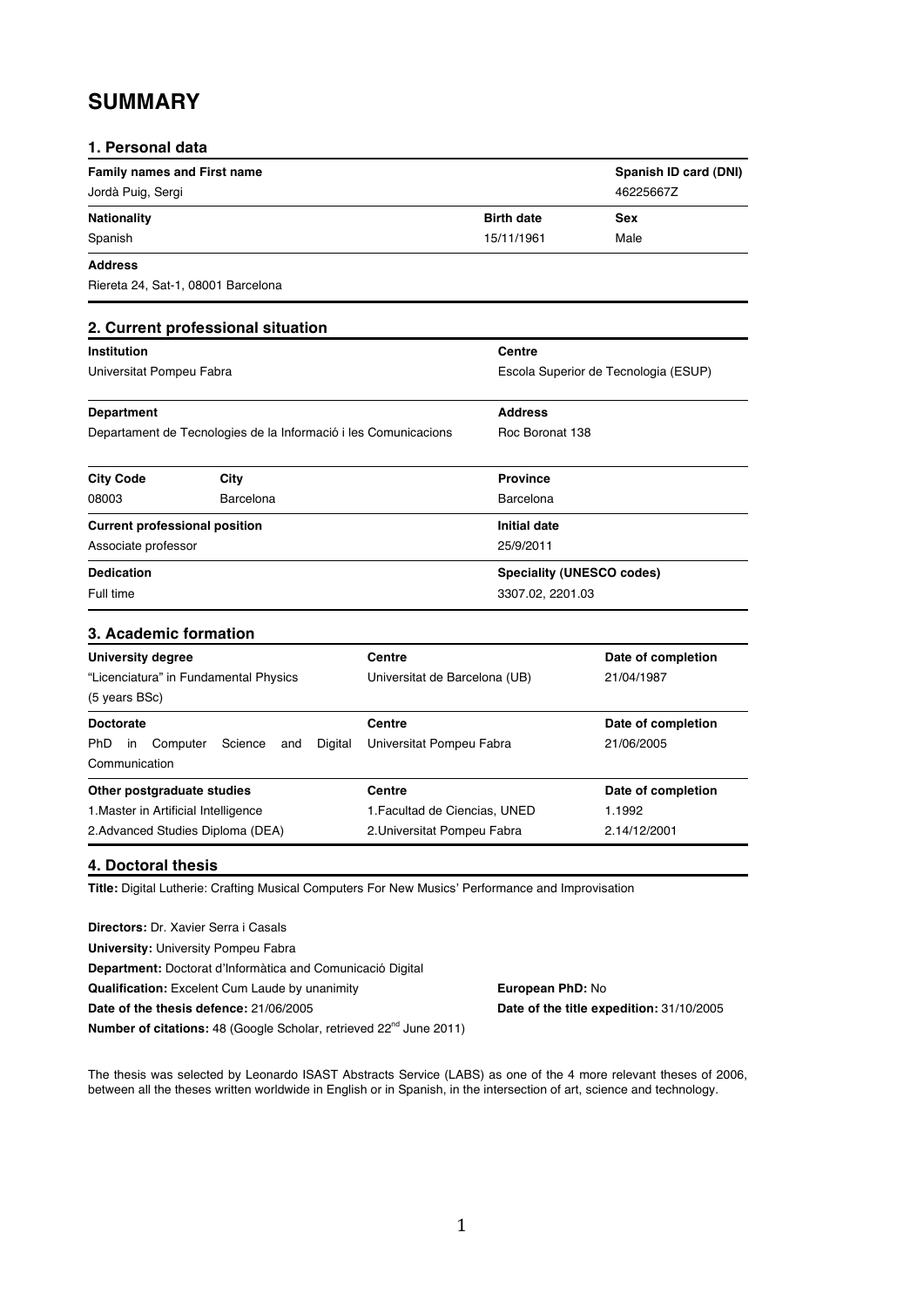# **5. Accreditations**

ANECA accreditation (*Profesor Ayudante Doctor*) obtained the 1st of March 2006

AQU Research accreditation (*Professor Agregat*) obtained the 5th of February 2010.

Positive evaluation of the research activities by the AQU (*avaluació de l'activitat investigadora*) for the period 2004- 2009, confirmed the 6th of July 2010.

#### **6. Languages (C = average, B = well, A = very well)**

| $\sim$<br>--<br>$\ddot{\phantom{1}}$ |              |      |       |
|--------------------------------------|--------------|------|-------|
| Language                             | <b>Speak</b> | Read | Write |
| 1. Spanish                           | 1. A         | 1. A | 1. A  |
| 2. English                           | 2. A         | 2. A | 2. A  |
| 3. French                            | 3. A         | 3. A | 3. A  |
| 4. Catalan                           | 4. A         | 4. A | 4. A  |
| 5. Italian                           | 5. B         | 5. B | 5. C  |
|                                      |              |      |       |

# **7. Scientific Publication Citation Counting Summary**

**Citations**: 1159 (retrieved 30th September 2012) **Cited Publications**: 41 **Most cited publication:** 277 **H-Index**: 17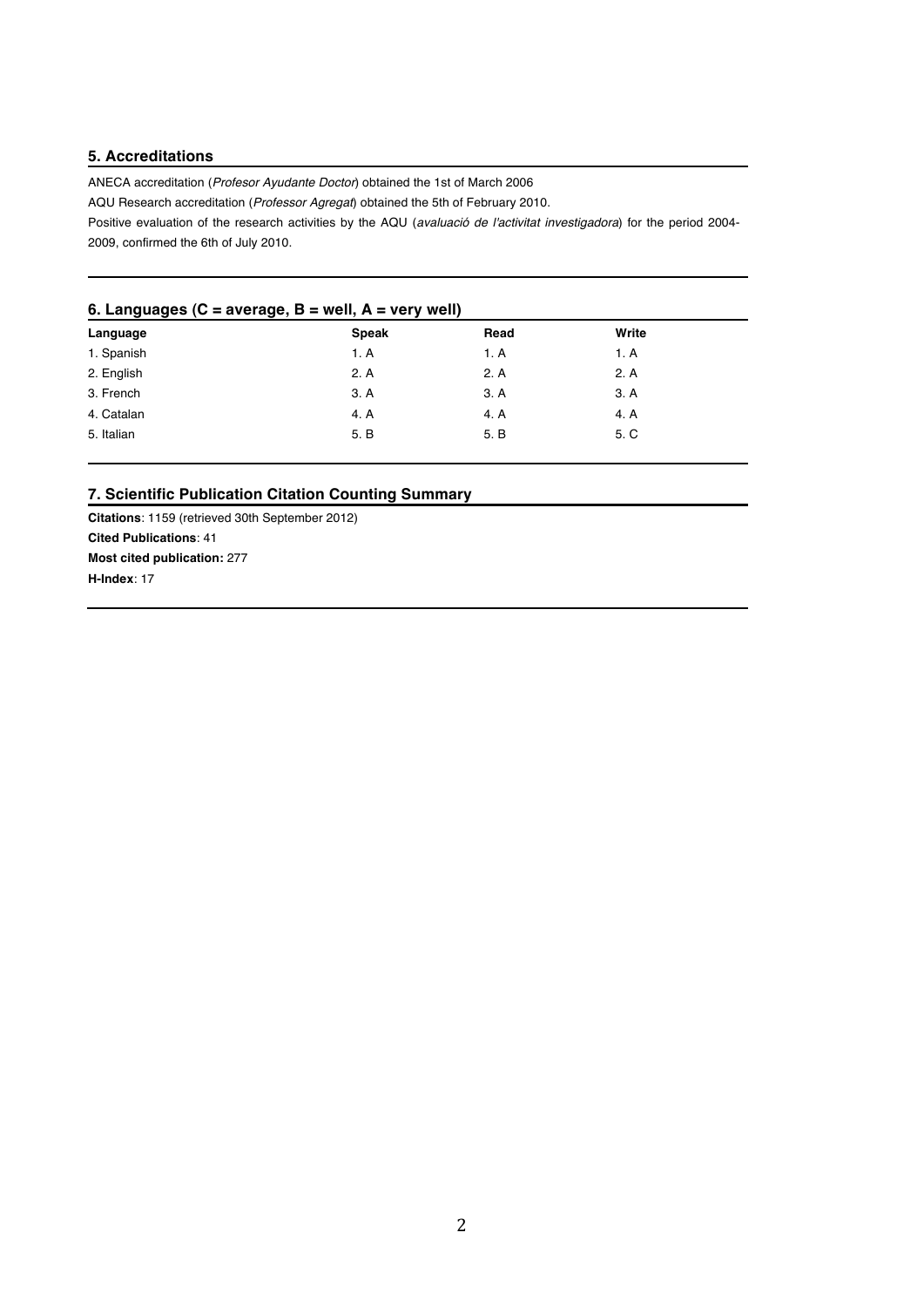I was awarded my PhD in June 2005, for which I should still be considered a 'starter'. I have authored 17 articles in journals and book chapters, as well as 46 peer-reviewed conference papers and given more than 20 invited presentations and keynote talks. Of these publications, 53 have received a total of 983 citations (in Google Scholar), the most cited one with 223 citations. I have participated in 30 international scientific committees (in 3 of them as paper chair). I have received 19 international awards, including the prestigious Prix Ars Electronica Golden Nica. I have participated in 6 founded projects both from the EC and the Spanish government (in 2 of them as the IP), and between 2006 and 2008 I have signed 16 research and technology transfer contracts with companies or administrations for more than 350.000€. In 2009 I founded the spin-off company Reactable Systems, which in 2010 invoiced more than 510.000€. That said, my academic path should be seen from the perspective of my long-term passion for scientific research, music and artistic creativity, and my desire to intertwine those elements in innovative ways.

I hold a degree in Fundamental Physics (1986). During my undergraduate years, which I combined with music studies at the Conservatory, I discovered computer programming and decided to fully devote myself to live computer music, a completely novel area of research in Spain in early 90s. After graduation I worked as a software developer in industry, while studying computer music at home and collaborating with artists. Throughout the 1990s I conceived and developed award winning interactive installations, multimedia performances [26] and a collaborative music creation project over the Internet [15,16], in collaboration with internationally renowned Catalan artists such as Marcel·lí Antunez or La Fura dels Baus. I resumed my scientific and academic career in 1999, when the University Pompeu Fabra initiated the Computer Engineering Faculty (DTIC), together with a research group in computer music, the Music Technology Group (MTG), headed by Dr. Xavier Serra. This allowed me to start a career of researcher and teacher, with the full support of the university. Hence, although my academic career officially started in 1999, I could not have accomplished it without the knowledge, vision and experience gained in the professional and artistic world throughout the 1990s.

In 2005 I was awarded with a PhD. Within the MTG, I have coordinated two European projects and do currently lead a Music and Advanced Interaction team of 4 Phd students that focuses in Human Computer Interaction (HCI), with a special emphasis on real time music performance. A first result of this convergence between computer music performance and HCI was the project on tangible interfaces Reactable [20,32], which in 2007 got international repercussion, when Icelandic singer Björk incorporated a Reactable in her world tour Volta. With hundreds of articles in international magazines and general press, hundreds of lectures and presentations around the world, national and international presentations on television, the project has accomplished unparalleled mass popularity for a project of academic origin, having received many prestigious international awards (see 1c). In March 2009, the creators' team we decided to fund Reactable Systems. While the three other Reactable's original researchers are working full-time for the company, I decided to stay within the academy, obtaining a tenure-track position at UPF from 2011.

After the Reactable project, I became one of the world experts in Tangible Interaction (TI), with papers with more than 220 citations [32], and chairing twice the international conference on "Tangible Embedded and Embodied Interaction" (TEI). My team and I have entered non-musical domains, investigating some of the special areas in which tangible interaction may be more profitable [2], creating tangible programming languages for children [1], studying the potential benefits of tabletops within special users such as autistic children [11], refining techniques for the tracking of objects in 3D space [14], studying augmented communication using tabletops and brain computer interfaces [3,4,5], developing open-source tabletop programming SDKs for helping others building their own tabletop applications [6], analyzing the potential for creativity in tabletop interaction [12] or creating frameworks and methods for the evaluation of complex interaction techniques such as the ones taking place on a collaborative tabletop [7,8,9,10,12]).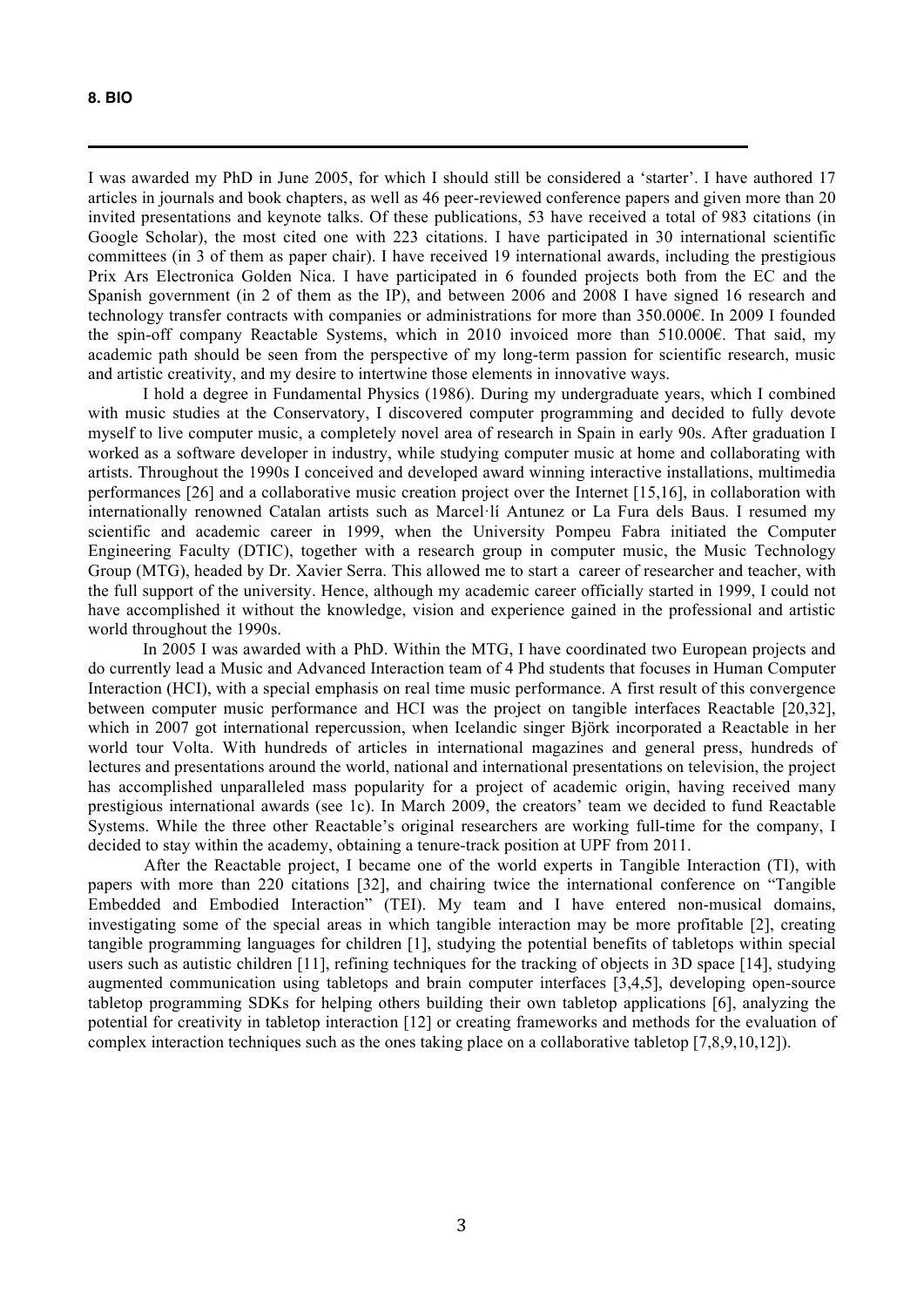# **1(b) Curriculum Vitae**

**Current position**: Associate Professor (tenured), Music Technology Group, Department of Information and Communication Technologies, Universitat Pompeu Fabra, Barcelona, Spain. Tenured since 2011.

# **Education:**

- <sup>2005</sup> Ph.D. in Computer Science and Digital Communication, Universitat Pompeu Fabra, Barcelona (Spain).
- 2001 Advanced Studies Diploma (DEA), Universitat Pompeu Fabra, Barcelona (Spain)
- 1992 M.Sc. in Artificial Intelligence, Facultad de Ciencias, UNED, Madrid (Spain).
- 1987 B.Sc in Fundamental Physics, Universitat de Barcelona, Barcelona (Spain).

#### **Accreditations**

- 2011 Associate Professor (tenure position).
- 2010 AQU Research accreditation (*Professor Agregat*).
- 2010 Positive evaluation of the research activities by the AQU (*avaluació de l'activitat investigadora*) for the period 2004-2009.
- 2006 ANECA accreditation (*Profesor Ayudante Doctor*).

# **Coordination of Competitive Research (as IP)**

- MODEM (EC), 2005-I/05/B/F/PP-154059, 50.000€, 01/10/2005 to 30/09/2006.
- Teclepatía: mecanismos de comunicación subliminales en entornos de trabajo colaborativo (Ministerio de Ciencia e Innovación, Spain) 247011601-11601-6-110, 53.750€, 10/01/2011 to 09/03/2012.

# **Participation in other Competitive Research Projects**

- CUIDADO (EC), IST-1999-20194, 394.320€, 01/01/2001 to 31/12/2003.
- AGNULA (EC), IST-2001-34879, 270.631€, 31/03/2002 to 31/03/2004.
- Semantic Hifi (EC), IST-507913, 217.000€, 01/12/2003 to 30/11/2006.
- Promusic (Ministerio de Ciencia y Tecnología, Spain), TIC2003-07776-C02-00, 80.000€, 01/12/2003 to 30/11/2006.
- Createworlds: una plataforma para el aprendizaje creativo sobre mesas interactivas (Ministerio de Ciencia e Innovación, Spain), TIN2010-20488, 23.000€, 01/01/2011 to 31/12/2013.

#### **Participation in research contracts and technology transfer**

Between 2002 and 2008, I signed 16 contracts with companies and/or administrations for a total amount of more than 350 K€, including one with Microsoft Research Cambridge (UK) for an amount of 115 K€ (2007). In 2009, I founded the spin-off company Reactable Systems (RS), together with research colleagues Günter Geiger, Martin Kaltenbrunner and Marcos Alonso, with the vision to redefine the way we interact with computers. Using the knowledge gained through the Reactable musical instrument, RS is developing intuitive products focused on the promotion of creativity and the mediation of culture. RS current products include the Reactable Experience, Reactable Live and Reactable Mobile. In 2010 RS invoiced over 510K€.

#### **Recognition and diffusion of research results**

I have authored 17 articles in journals and book chapters, as well as 46 peer-reviewed conference papers (these are main way for publication in HCI community) and given more than 20 invited presentations and keynote talks in international conferences. Of these publications, 53 have received a total of 983 citations (in Google Scholar) – with the most cited one with 223 citations. The current h-index is 15 based on Scholar results.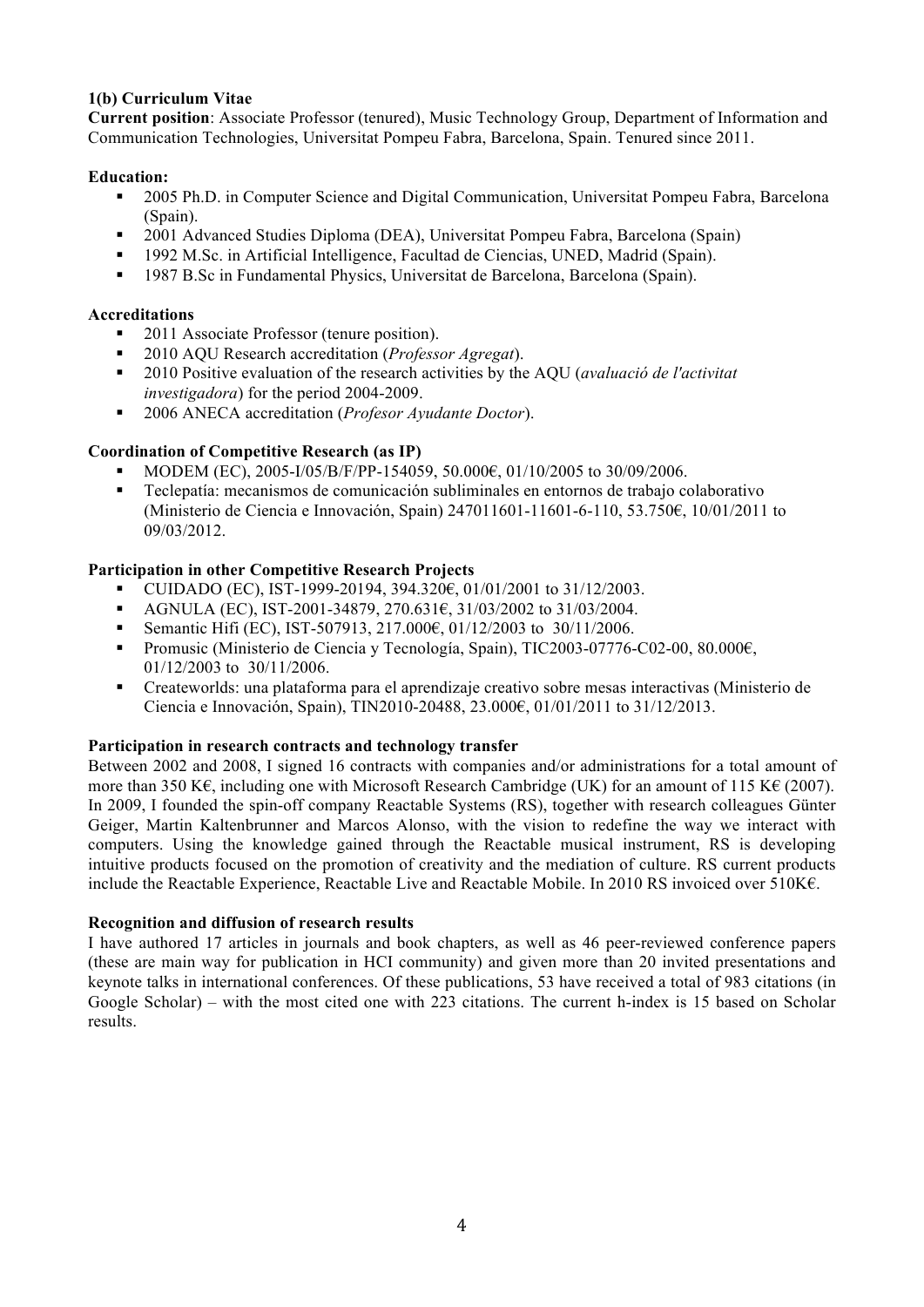#### **Selection of recent publications in peer-reviewed conferences, journals or book chapters**

The list below includes only recent publications (after 2008), in peer-reviewed conferences, journals or book chapters written with together with supervised PhD students. A list of selected previous publications in journals, book chapters and peer-reviewed conferences, prior to 2008 is included in next section 1(c).

- [1] Gallardo, D., Julià, C.F. and Jordà, S. (2008). TurTan: A tangible programming language for creative exploration. Proceedings of the 3d IEEE international workshop on horizontal interactive humancomputer systems "Tabletops & Interactive Surfaces" Amsterdam, Nederlands.
- [2] Julià, C.F. and Jordà, S. (2008). SongExplorer: a tabletop application for exploring large collections of songs. 10th International Society for Music Information Retrieval Conference ISMIR, 10th International Society for Music Information Retrieval Conference. Kobe, Japan. Proceedings of the 2008 IEEE international workshop on horizontal interactive human-computer systems.
- [3] Mealla, S., Valjamae, A., Bosi, M. and Jordà, S. (2011). Let Me Listen to Your Brain: Physiology-based Interaction in Collaborative Music Composition CHI 2011: 29th ACM Conference on Human Factors in Computing Systems. Vancouver, BC, Canada. Proceedings of the 2011 ACM SIGCHI 29th ACM Conference on Human Factors in Computing Systems, ACM 978-1-4503-0268-5/11/05.
- [4] Mealla, S., Valjamae, A., Bosi, M. and Jordà, S. (2011). Listening to Your Brain: Implicit Interaction in Collaborative Music Performances. 11th International Conference on New Interfaces for Musical Expression, NIME'11. Oslo, Norway. Proceedings of the 11th International Conference on New Interfaces for Musical Expression, NIME'11.
- [5] Mealla, S., Valjamae, A. and Jordà, S. (2011). Sonification of Brain and Body Signals in Collaborative Tasks Using a Tabletop Musical Interface. International Conference on Auditory Display (ICAD). Budapest, Hungary.
- [6] Julià, C.F., Gallardo, D. and Jordà, S. (2011). MTCF: A framework for designing and coding musical tabletop applications directly in Pure Data. 11th International Conference on New Interfaces for Musical Expression, NIME'11. Oslo, Norway. Proceedings of the 11th International Conference on New Interfaces for Musical Expression, NIME'11.
- [7] Xambó, A., Laney, R., Dobbyn, C., Jordà, S. (2011). Collaborative music interaction on tabletops: An HCI approach. BCS HCI 2011 Workshop - When Words Fail: What can Music Interaction tell us about HCI? The 25th BCS Conference on Human-Computer-Interaction. Northumbria University, Newcastle Upon Tyne (UK). Proceedings of the 25th BCS Conference on Human-Computer-Interaction.
- [8] Xambó, A., Hornecker, E., Marshall, P., Jordà, S., Laney, R., Dobbyn, C. (2012). Let's jam the Reactable: situated learning during musical improvisation on a tabletop. ACM SIGCHI, Seattle (USA). (submitted).
- [9] Xambò, A., Laney, R., Dobbyn, C., Jorda, S. (2012) Tabletop groupware for music: towards design patterns. ACM SIGCHI, Seattle (USA). (submitted)
- [10] Xambó, A., Laney, R., Dobbyn, C., Jordà, S. (2012) Video analysis for evaluating music interaction: musical tabletops. Book chapter in "Music interaction", Simon Holland, Katie Wilkie, Allan Seago and Paul Mulholland, editors. Springer Cultural Computing Series, Springer Verlag (in print).
- [11] Villafuerte, L., and Jordà, S. (2012). Acquisition of Social Abilities through music Tangible User Interface: children with Autism Spectrum condition and the Reactable. ACM SIGCHI, Seattle (USA). (submitted)
- [12] Catala, A., Jaen, J., van Dijk, B., Jordà, S. (2012). Exploring Tabletops as an Effective Tool to Foster Creativity Traits. TEI 2012, Sixth international conference on tangible, embedded and embodied interaction. Kingston, Ontario, Canada. (submitted).
- [13] Troiano, G.M., Julià, C.F., Jordà, S. (2012). Comparative studies of different input and control methods in a real time tabletop interaction context. TEI 2012, Sixth international conference on tangible, embedded and embodied interaction. Kingston, Ontario, Canada. (submitted).
- [14] Gallardo, D., Jordà, S., Izadi, S. (2012). An optical tracking system for SecondLight: 6DoF Fiducials and hand gestures. TEI 2012, Sixth international conference on tangible, embedded and embodied interaction. Kingston, Ontario, Canada. (submitted).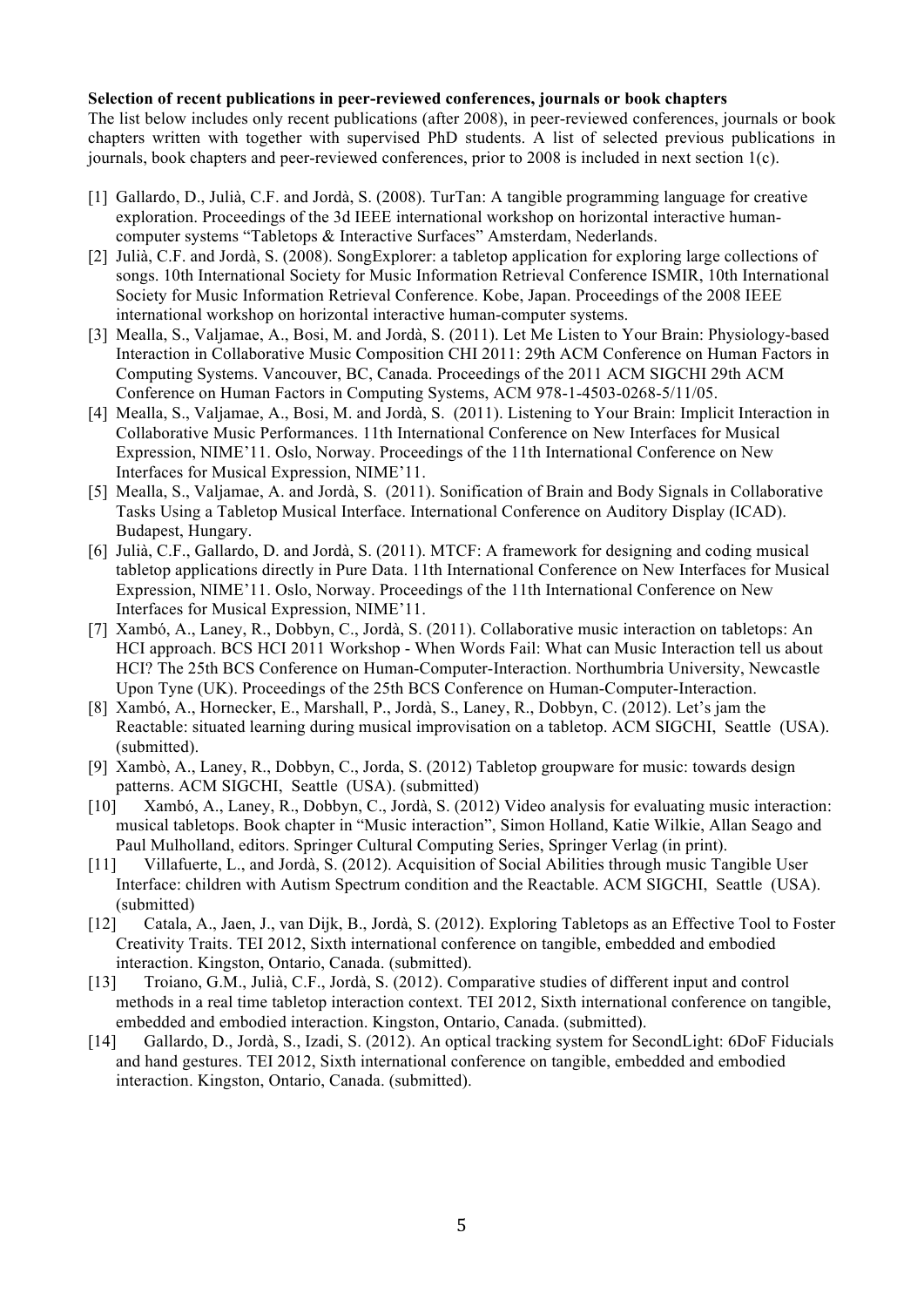#### **Other scientific merits**

- *Participation in scientific committees*: Starting in 2002 I participated in 30 international scientific committees, in 3 of them as paper or conference chair.
- *Teaching*: at UPF I was coordinator of the Master in Digital Arts (MAD) between 2002 and 2005, and since 2009 I coordinate the Postgraduate Course in Sonology, while also teaching two trimestral courses in the Interdisciplinary Master in Cognitive Systems and Interactive Media (CSIM) and Sound Music Technology (SMC) masters. During these years, I have supervised more than 20 master theses, and I am currently supervising 4 PhD theses and co-supervising 3 more.
- *Science popularization*: apart from science talks for public, I would like to stress that Reactable Experience is currently present in 13 children and science museums of 4 continents.

# **1(c) Early Achievement-Track-Record**

# **Journals and book chapters with the submitter as first or only author**

(total journals and book chapters authored or co-authored  $= 16$ )

- [15] Jordà, S. (1999). "Faust Music On Line: (FMOL) An Approach To Real-Time Collective Composition On The Internet", Leonardo Music Journal 9:5-12. [0,038 (SJR SCImago). Google Scholar 59, ISI 9]
- [16] Jordà, S. (2002). "FMOL: Toward User-Friendly, Sophisticated New Musical Instruments". Computer Music Journal Number 26-3: 23-39. [0,486 (JCR), 0,044 (SCR SCImago), Google Scholar 38, ISI 3, Q2 Computer Science Applications (SCImago), 46/80 Computer Science, Interdisciplinarity]
- [17] Jordà, S. (2002). "Improvising with Computers: A Personal Survey (1989-2001)". Journal of New Music Research 31-1: 1-10 [0,2 (JCR), Google Scholar 25, ISI 2. 74/80 Computer Science, Interdisciplinarity]
- [18] Jordà, S. (2004). "Instruments and Players: Some Thoughts on Digital Lutherie". Journal of New Music Research 33-3: 321-341. [0,431 (JCR), Google Scholar 13, ISI 1. 74/80 Computer Science, Interdisciplinarity]
- [19] Jordà, S. (2007). Interactivity and Live Computer Music, in "The Cambridge Companion to Electronic Music" 89-106, Edited by Nick Collins and Julio d'Escrivan. Cambridge University Press, Cambridge, UK. [Google Scholar 5]
- [20] Jordà, S. (2008). "On Stage: the Reactable and other Musical Tangibles go Real". International Journal of Arts and Technology, 1-3/4: 268-287. [Google Scholar 9]
- [21] Jordà, S., Julià, C.F., Gallardo, D. (2010). "Interactive Surfaces an Tangibles". Crossroads, ACM Magazine for Students 4-16:21-28 [Google Scholar 1].

# **Selection of peer reviewed conferences with the submitter as first or only author**

(total as main author  $= 21/$  total global  $= 43$ )

- [22] Jordà, S. (1991) A Real-Time Midi Composer and Interactive Improviser by Means of Feedback Systems, 1991 International Computer Music Conference, Proceedings of the 1991 International Computer Music Conference, 463-466. [Google Scholar 6]
- [23] Jordà, S. (2001) New Musical Interfaces and New Music-Making Paradigms. New Interfaces for Musical Expression Workshop (NIME-01), ACM SIGCHI, Seattle (USA). Proceedings of the 1st New Interfaces for Musical Expression Workshop. [Google Scholar 15]
- [24] Jordà, S. and Wust, O. (2001) A System for Collaborative Music Composition Over the Web. 12th International Workshop on Database and Expert Systems Applications. Technical University of Munich (Germany) Proceedings of the 12th International Workshop on Database and Expert Systems Applications, 537-542. [Google Scholar 8].
- [25] Jordà, S. (2001) Improvising with Computers: a Personal Survey (1989-2001). 2001 International Computer Music Conference. La Habana, Cuba. Proceedings of the 2001 International Computer Music Conference, ISBN 0-9713192-0-0, 1-8. [Google Scholar 29]. Swets & Zeitlinger Distinguished Paper Award" for the best paper presented at the International Computer Music Conference 2001, La Habana (Cuba).
- [26] Jordà, S. (2002) Afasia: the Ultimate Homeric one-Man-Multimedia-Band, New Interfaces for Musical Expression Conference (Nime 2002). MediaLab, Dublin (Ireland). Proceedings of the New Interfaces for Musical Expression Conference (Nime 2002), ISBN1-87465365-8, 132-137. [Google Scholar 33]
- [27] Jordà, S. (2003) Sonigraphical Instruments: From FMOL To the reacTable\*. International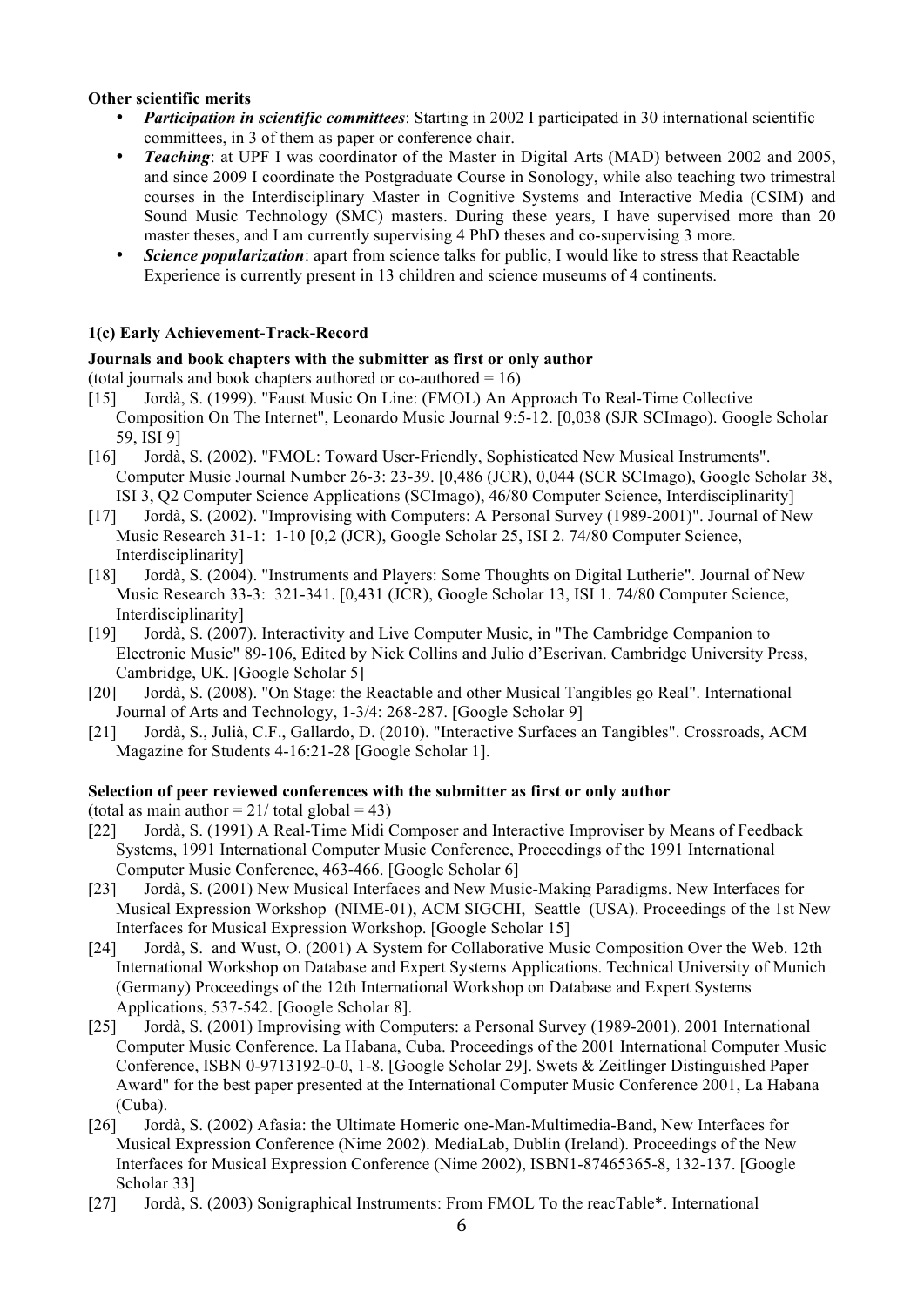Conference on New Interfaces for Musical Expression (Nime-03) McGill University, Montreal, Canada. Proceedings of the New Interfaces for Musical Expression Conference (Nime 2003), ISBN0-7717-0604, 70-76. [Google Scholar 53]

- [28] Jordà, S. (2004) Digital Instruments and Players: Part I- Efficiency and Apprenticeship. International Conference on New Interfaces for Musical Expression (Nime-04). Shizuoka University of Art and Culture (Hamamatsu, Japan). Proceedings of the New Interfaces for Musical Expression Conference (Nime 2004), ISBN4-9902099-0-7, 59-63. [Google Scholar 24]
- [29] Jordà, S. (2004) Digital Instruments and Players: Part II Diversity, Freedom and Control. 2004 International Computer Music Conference University of Miami, Miami, USA. Proceedings of the 2001 International Computer Music Conference, ISBN 0-9713192-2-7, 706-709. [Google Scholar 8]
- [30] Jordà, S. (2005) Multi-User Instruments: Models, Examples and Promises. International Conference on New Interfaces for Musical Expression (Nime-05). University of British Columbia, Vancouver, BC, Canada, Vancouver (Canada). Proceedings of the New Interfaces for Musical Expression Conference (Nime 2005), ISBN0-88865-808-7, 23-26. [Google Scholar 15]
- [31] Jordà, S., Kaltenbrunner, M., Geiger, G., Bencina, R. (2005). The reacTable\*. 2005 International Computer Music Conference. Fundacio Phonos and Grup de Tecnologia Musical, University Pompeu Fabra, Barcelona (Spain). Proceedings of the 2005 International Computer Music Conference, 579-582. [Google Scholar 103]
- [32] Jordà, S., Geiger, G., Alonso, M., Kaltenbrunner, M. (2007) Exploring the Synergy between Live Music Performance and Tabletop Tangible Interfaces. First International Conference on Tangible and Embedded Interaction (TEI'07). Louisiana State University, Baton Rouge, LA, USA. Proceedings of the ACM First International Conference on Tangible and Embedded Interaction (TEI), 139-146. [Google Scholar 216].

**Selection of Keynote talks and Invitations to International Conferences** (among more than 40, given in Argentina, Canada, China, Colombia, Finland, France, Germany, Holland, Hungary, Italy, Mexico, Norway, Portugal, Serbia, Spain, Sweden, UK, Uruguay and USA)

- (2003) Interactive Music Systems for Everyone: Exploring Visual Feedback As A Way For Creating More Intuitive, Efficient and Learnable Instruments. Stockholm Music Acoustics Conference (SMAC03). Proceedings of the Stockholm Music Acoustics Conference, ISBN91-7283-559-1. Department of Speech, Music and Hearing, the Royal Institute of Technology (Kth), Stockholm, Sweden.
- (2011) Reactable: tecnología para la creatividad musical. TEDx Ramblas, Barcelona, January 2011. http://www.tedxramblas.com/?p=879.
- (2011) Digital Lutherie and Multithreaded Musical Performance: Artistic, Scientific and Commercial Perspectives. Keynote talk at the 2011 New Interfaces for Musical Expression Conference, Oslo, Norway, June 2011. http://www.nime2011.org/program/keynote-speakers/

#### **Awards**

 1992 JoAn L'Home de Carn, First prize premio en el Concurso de instalaciones urbanas en la sexta muestra de L'H.ART de la ciudad de l'Hospitalet de Llobregat, Barcelona 1992. (with Marcel.lí Antúnez)

- 1998 FMOL software: First prize en la 3rd. Internacional Musical Software Competition, Bourges 98 (France).
- 1999 Special Mention "Premi Ciutat De Barcelona 1999" Multimedia cathegory

 2000 First prize Möbius Spain and Portugal Multimedia, Net.art 2000, Barcelona (with Cristina Casanova)

- 2000 Web DQ: Prize SGAE multimedia at the best original music, Madrid (with Cristina Casanova)
- 2000 Web DQ: Prize Arco El Mundo 2001 for the best Net.art web, Madrid (with Cristina Casanova)

 2001 Web DQ: Prix Möbius International de la culture artistique, Beijing (China) (with Cristina Casanova)

 2001 "Swets & Zeitlinger Distinguished Paper Award" for the best paper in the Internacional Computer Music Conference 2001, La Habana (Cuba)

 2007 Reactable: "Hot Instrument of the Year", Rolling Stone Magazine (USA) (with ERGI JORDÀ PUIG; GEIGER, Günter; KALTENBRUNNER, Martin; ALONSO)

- 2007 Reactable: "Premi Ciutat De Barcelona 2007" categoría Multimedia, Barcelona (with
- 2008 Reactable: Ars Electronica Prix Golden Nica "Digital Musics", Linz (Austria) (